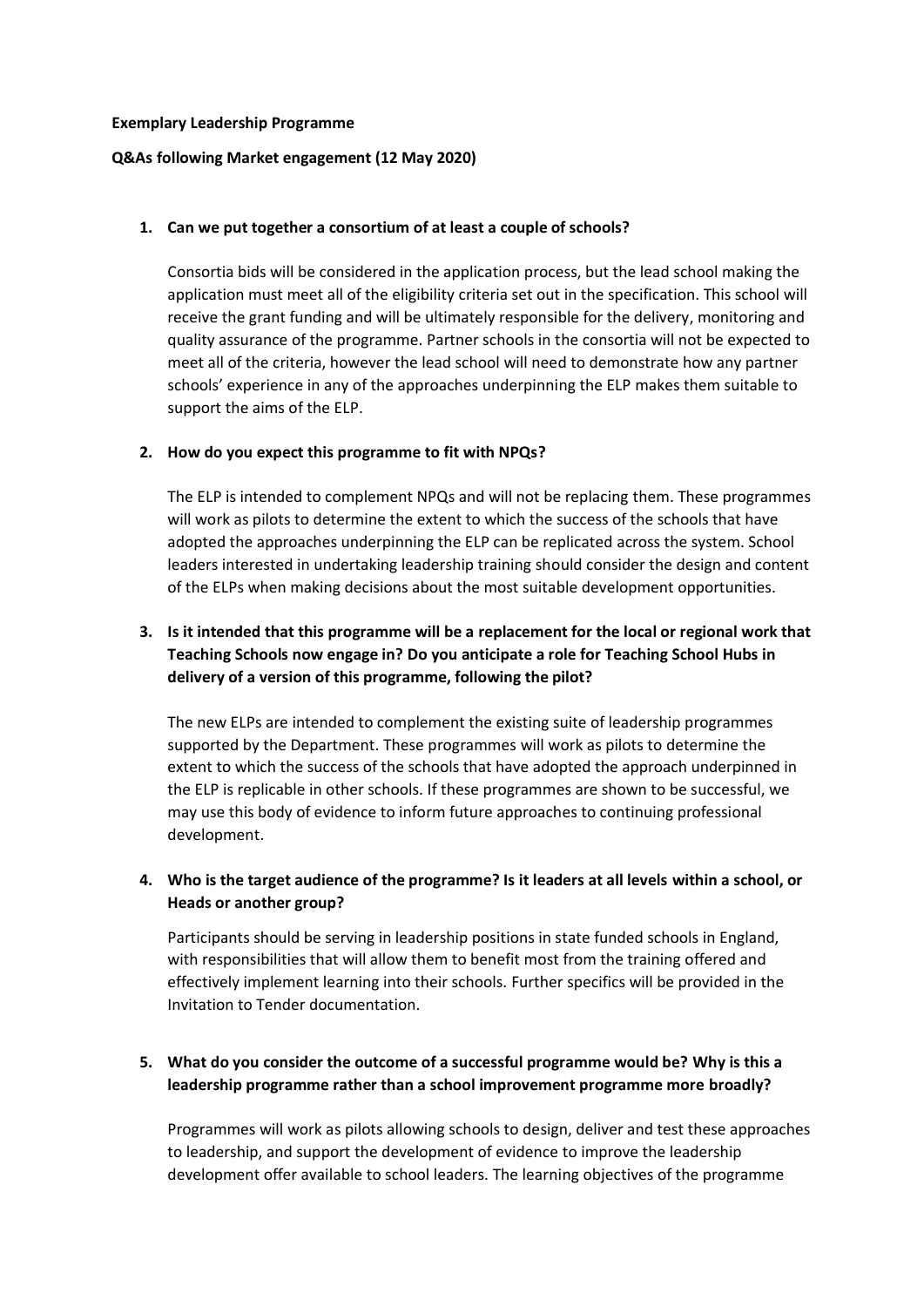should support participants to improve the quality of their leadership, increasing their confidence and capacity to translate the approaches of a knowledge-rich curriculum, direct instruction and strong behaviour management into their school, irrespective of phase, subject or context. If these programmes are shown to be successful, we may use this body of evidence to inform future approaches to continuing professional development, so that more schools and school leaders can benefit.

### **6. Do you have success criteria already in place?**

The Department will collect information on progress against Key Performance Indicators relating to programme milestones, quality of delivery, and participant recruitment, selection and retention, which will help inform future funding decisions.

### **7. Do you expect the programme to have any accreditation or lead to qualifications?**

No, these programmes will work as pilots, allowing schools to design, deliver and test these approaches to leadership, and support the development of evidence on how to improve the leadership development offer available to school leaders. We are not requesting the programmes to require accreditation or lead to qualifications whilst being piloted.

## **8. Who will own the intellectual property for course information and materials developed through this pilot?**

We will confirm details on Intellectual Property in the Invitation to Tender documentation.

## **9. What is the expected scale or reach of the pilot programme, both numerically and geographically? Is there a minimum number of required participants for the pilot? Will any of the participants be pre-identified by the DfE or will the successful bidder recruit all?**

Bidders will be expected to outline a strategy for the recruitment and retention of participants that are serving in leadership positions in state funded schools in England, with responsibilities that will allow them to benefit most from the training offered and effectively implement learning into their schools. Bidders should propose the number of participants and reach of the programme, and should explain how they are proposing to recruit, ensuring that the selection process is robust, consistent and fair. The Invitation to Tender will set out the full expectations of bidders with regards to the scale and reach of proposed programmes.

## **10. Is there an expectation, given the current Covid 19 situation, that most, if not all, of the programme content should be able to be delivered remotely to mitigate the risk of a successful bid not being able to be fully delivered and evaluated? Or will a flexible approach be assumed post-awarding of the contract, given the changing national climate?**

There will be flexibility in how the training is delivered and we want to encourage providers to think innovatively about their delivery model. As these programmes are pilots, bidders will be expected to outline the proposed training delivery models, providing evidence that the methods used will support participants to achieve the programme learning outcomes and allow them to effectively implement learning in their schools.